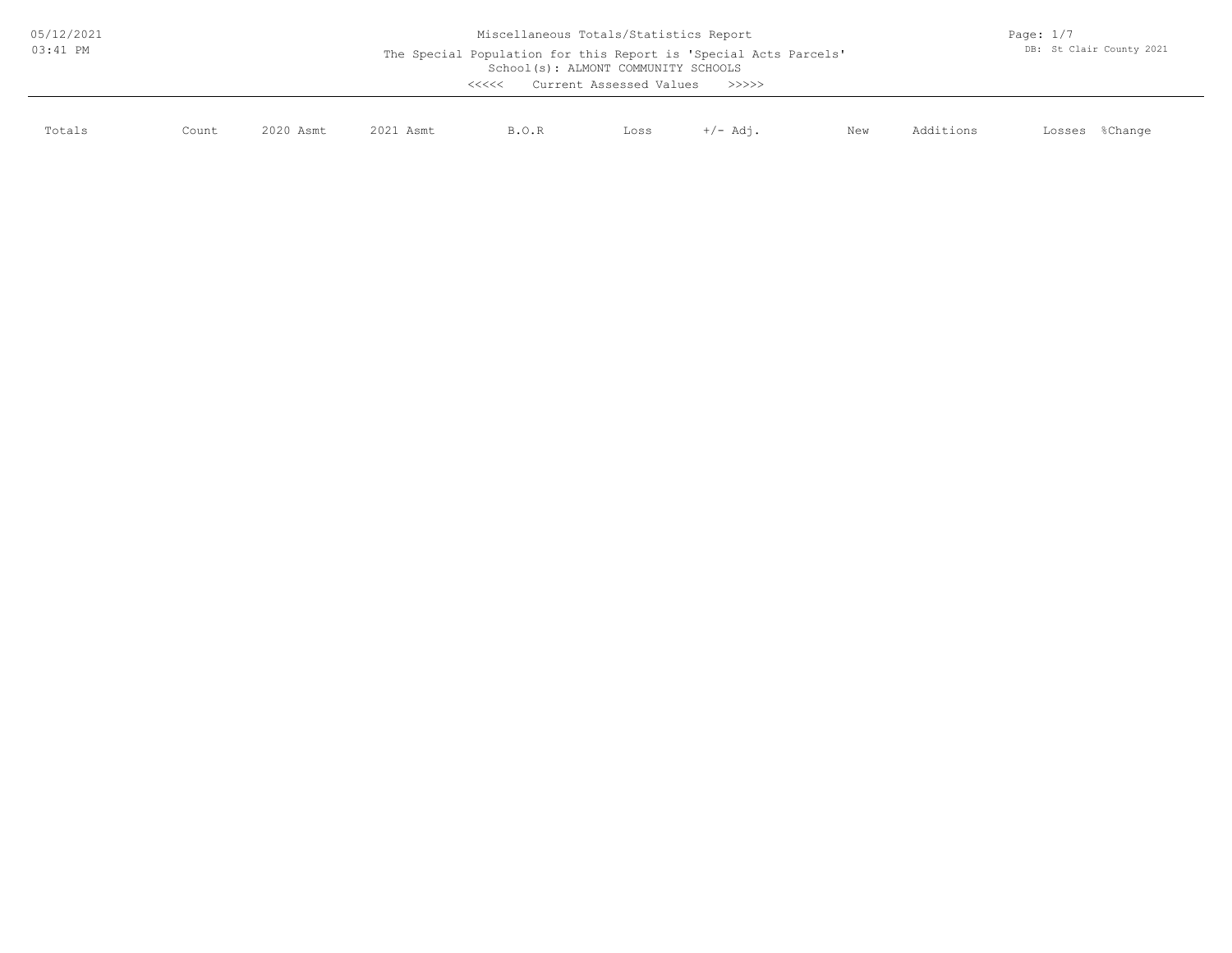| 05/12/2021<br>$03:41$ PM |       | Miscellaneous Totals/Statistics Report<br>The Special Population for this Report is 'Special Acts Parcels'<br>School(s): ALMONT COMMUNITY SCHOOLS<br>S.E.V., Taxable and Capped Values<br>>>>>>><br><<<< |         |          |          |         |          | Page: $2/7$<br>DB: St Clair County 2021 |          |           |
|--------------------------|-------|----------------------------------------------------------------------------------------------------------------------------------------------------------------------------------------------------------|---------|----------|----------|---------|----------|-----------------------------------------|----------|-----------|
| Totals                   | Count | 2020 SEV                                                                                                                                                                                                 | Fin SEV | 2021 SEV | 2020 Tax | Fin Tax | 2021 Tax | BOR Tax                                 | 2021 Cap | 2021 MCAP |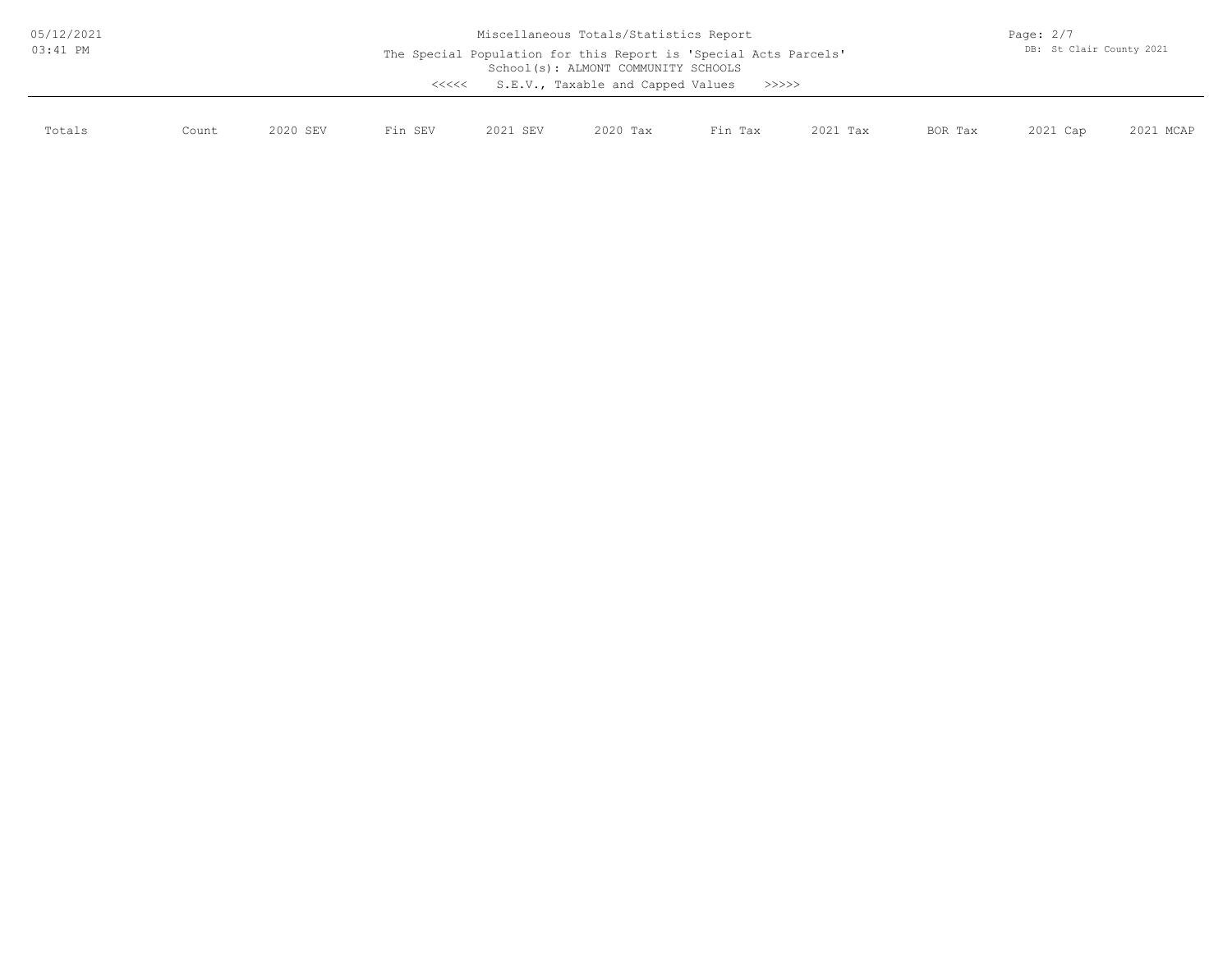| 05/12/2021  |  |
|-------------|--|
| $0.3:41$ PM |  |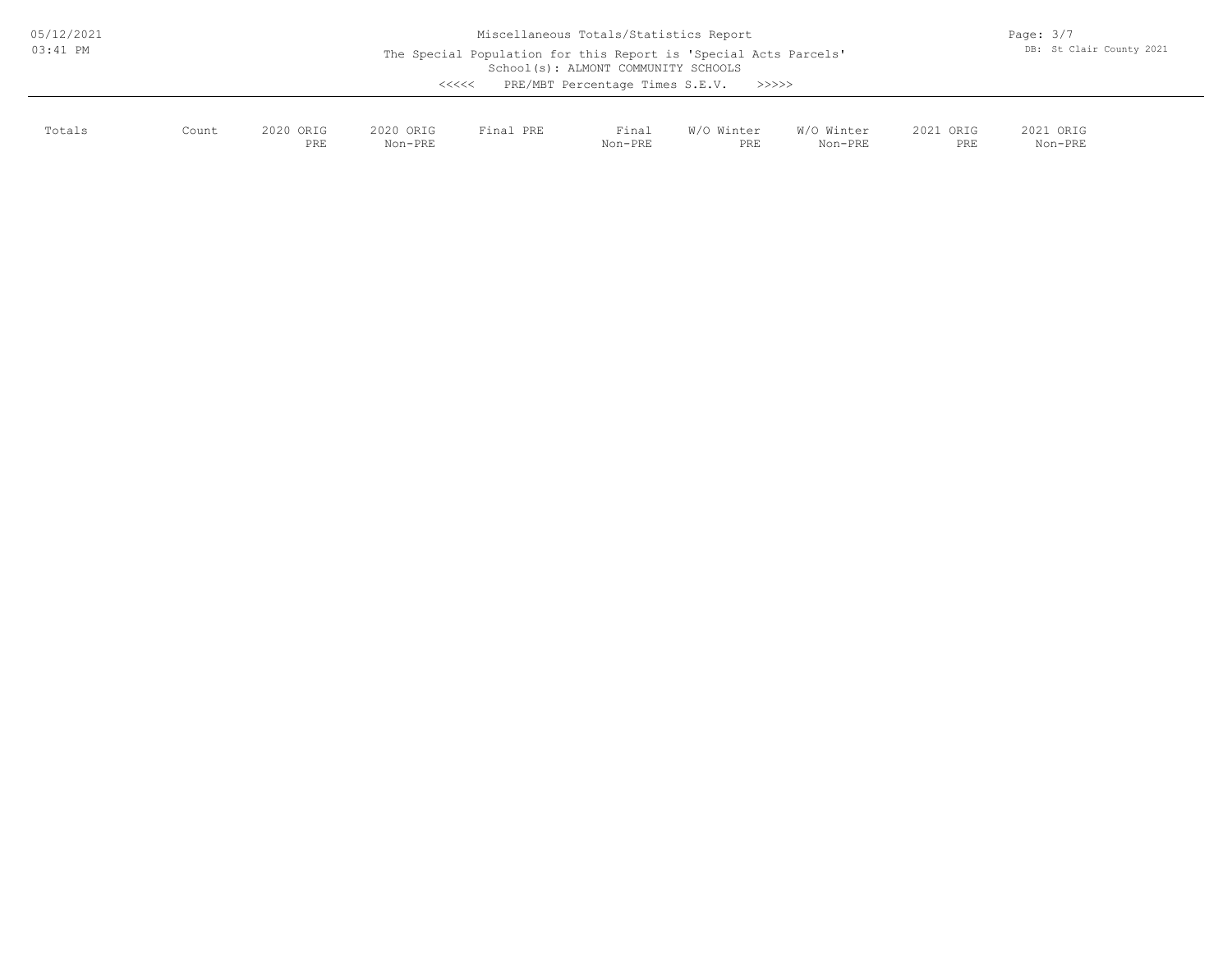| 05/12/2021  |  |
|-------------|--|
| $0.3:41$ PM |  |

<<<<< PRE/MBT Percentage Times Taxable >>>>>

| Totals | Count | 2020 ORIG | 2020 ORIG | Final PRE | Final   | W/O Winter | W/O Winter | 2021 ORIG | 2021 ORIG |
|--------|-------|-----------|-----------|-----------|---------|------------|------------|-----------|-----------|
|        |       | PRE       | Non-PRE   |           | Non-PRE | PRE        | Non-PRE    | PRE       | Non-PRE   |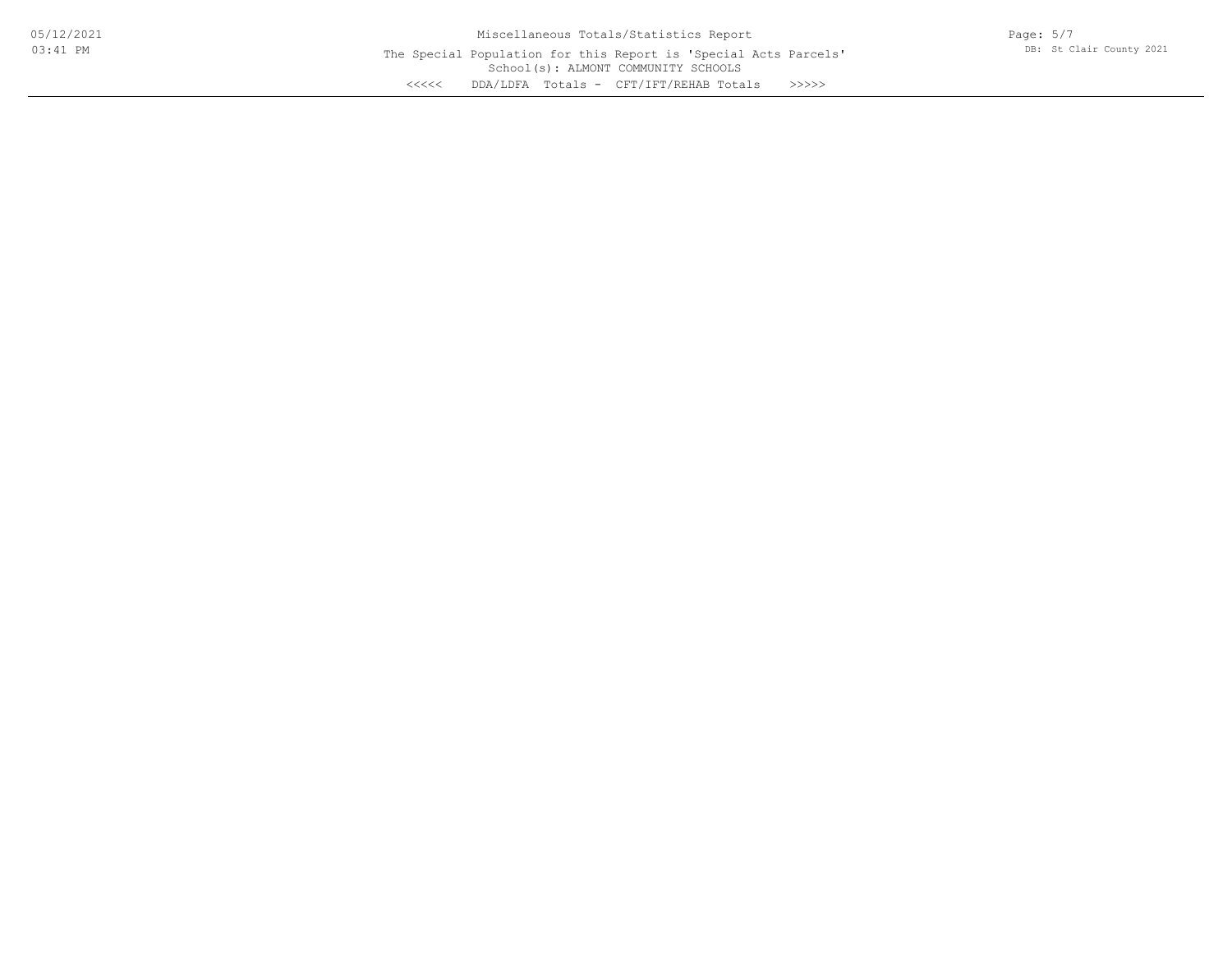## School(s): ALMONT COMMUNITY SCHOOLS The Special Population for this Report is 'Special Acts Parcels'